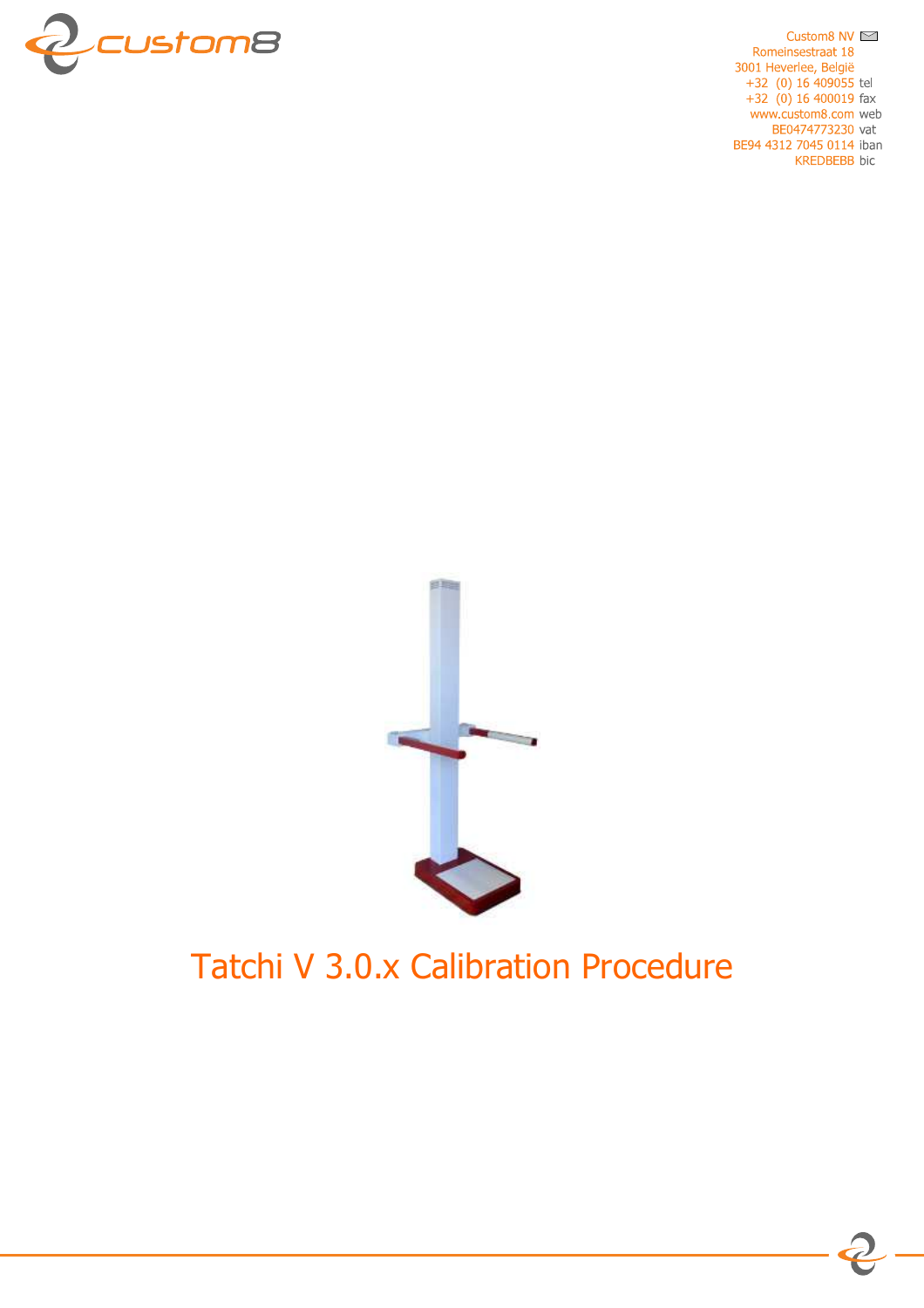### **COPYRIGHT**

#### © Copyright by custom8 nv

No part of this publication may be reproduced, stored in a retrieval system, or transmitted in any form or by any means, electronic, mechanical, photocopying, recording, or otherwise, without the prior written permission of Custom8 NV. No patent liability is assumed with respect to the use of the information contained herein. Neither is any liability assumed for damages resulting from the use of the information contained herein.

### Feedback

Requests for information or usage of these –or parts of these- instructions can be addressed to:

Custom8 nv Romeinsestraat 18 B-3001 Heverlee info@custom8.be

### Date of publication

November 6, 2019

Software version V 3.0.x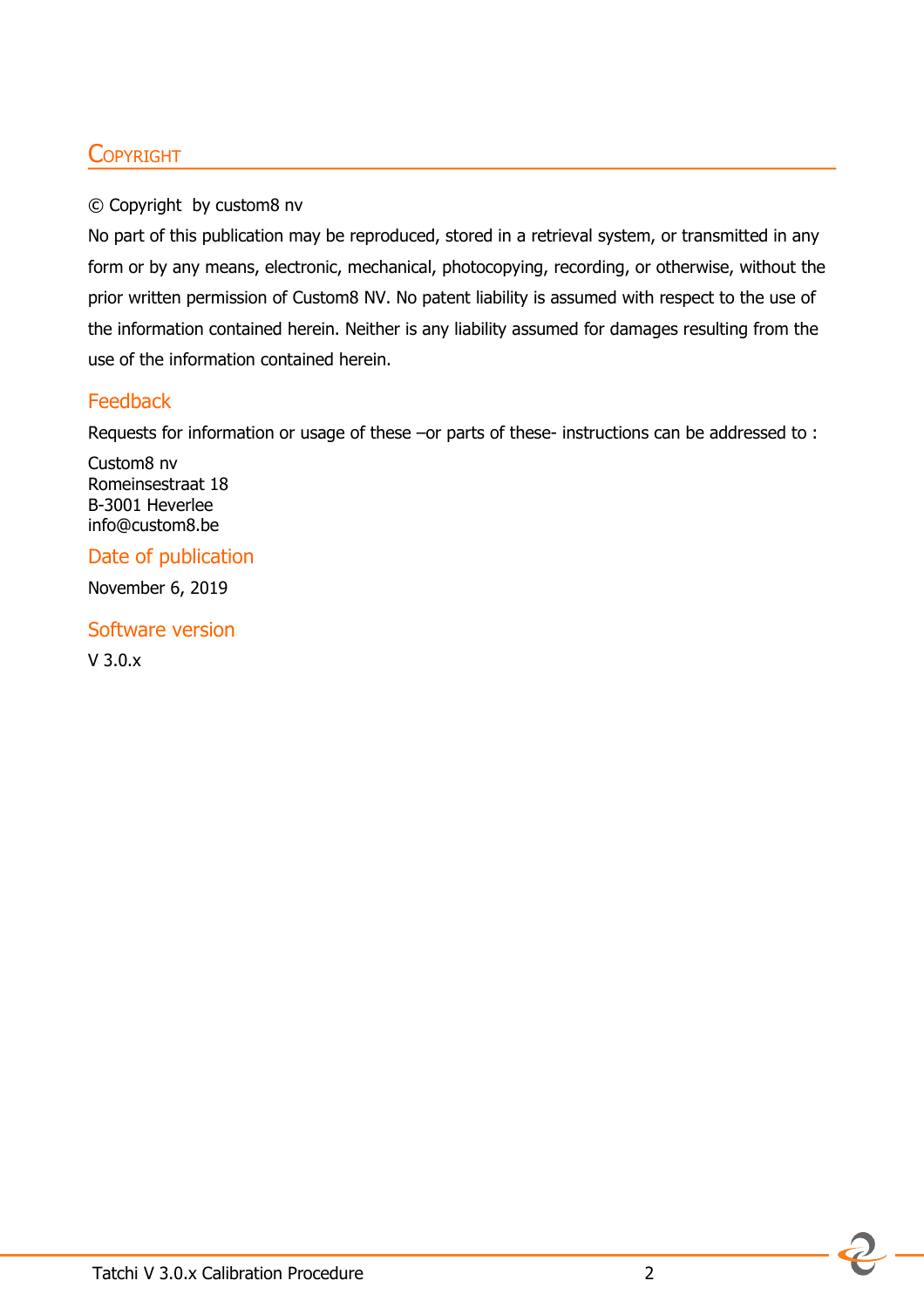## Table of contents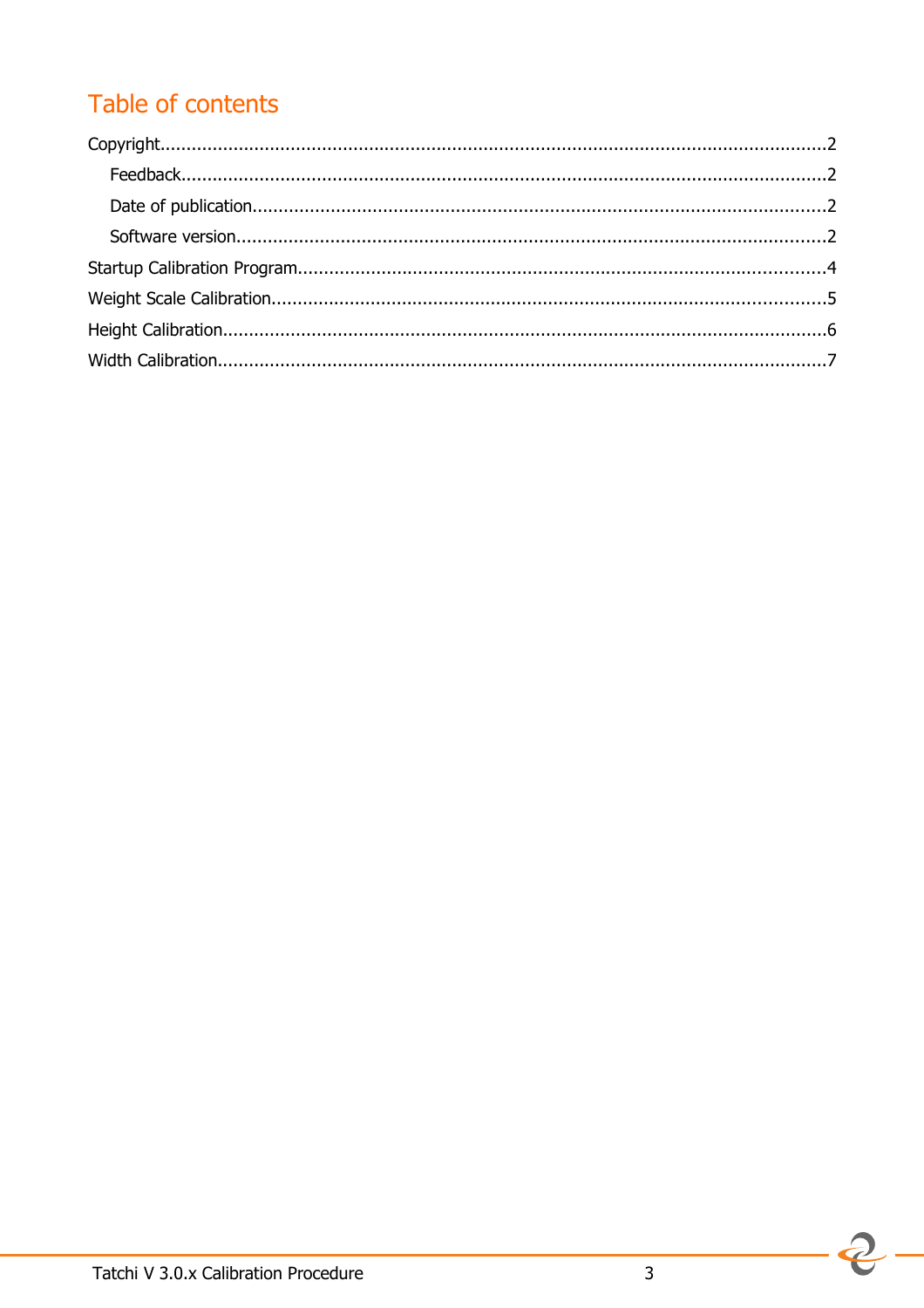## **STARTUP CALIBRATION PROGRAM**

The calibration can be performed within the device settings tool (c8.Tatchi.SettingsTool.exe), which is located in the following directory:

- For 32bit OS: C:\Program Files\custom8\c8.Tatchi
- For 64bit OS: C:\Program Files (x86)\custom8\c8.Tatchi

| c8.Tatchi.SettingsTool 3.0.0.20                                                 |  |
|---------------------------------------------------------------------------------|--|
| [192.168.1.21:10050]<br>SERVER VERSION: X<br>$\sim$                             |  |
| DEVICE SCOPES CALIBRATION BUTTON LEDS                                           |  |
|                                                                                 |  |
|                                                                                 |  |
| port number:<br>10050<br>timeout:<br>15                                         |  |
| device:                                                                         |  |
| log:                                                                            |  |
|                                                                                 |  |
|                                                                                 |  |
|                                                                                 |  |
| 192.168.1.101 $\frac{1}{2}$<br>$\circledbullet$<br>$\Box$<br>ADD IP:<br>$\circ$ |  |
|                                                                                 |  |
|                                                                                 |  |
|                                                                                 |  |

Before proceeding to the calibration tab, the correct device must be selected and connected. If the device is not listed in the drop-down box next to the connect button (top left), fill in the correct IP address in the field at the bottom and press the save button first.

The calibration can be performed on the weight scale, the height sensor and the width sensor separately by choosing the appropriate tab page ('Gewicht', 'Hoogte', 'Breedte').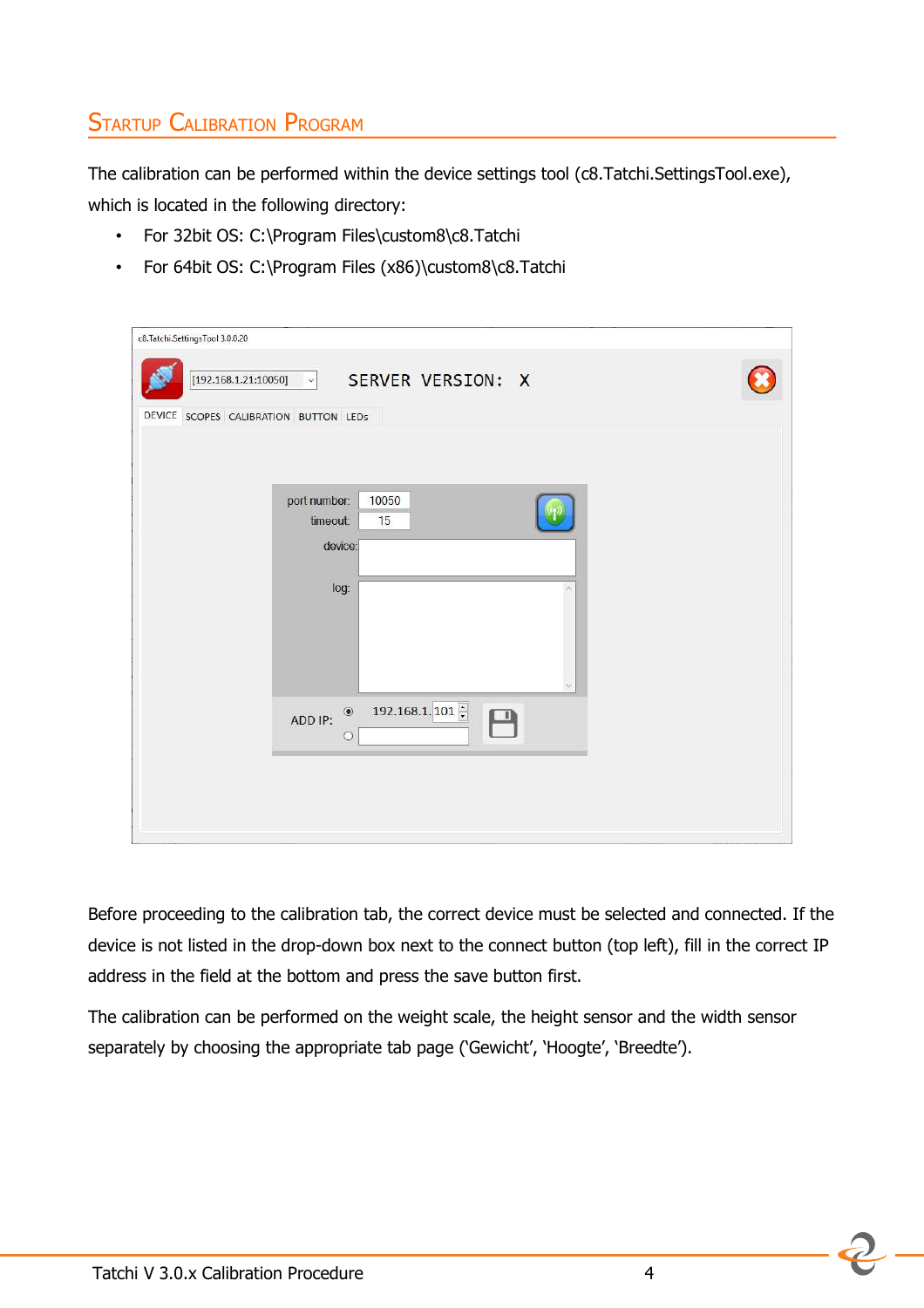## **WEIGHT SCALE CALIBRATION**

| Samples 500 =<br>Gewicht Hoogte Breedte |                              |                                                   |                      |  |  |
|-----------------------------------------|------------------------------|---------------------------------------------------|----------------------|--|--|
|                                         |                              | GEWICHT [kg] Spanning [V] Berekend [kg] Fout [kg] |                      |  |  |
|                                         |                              |                                                   |                      |  |  |
|                                         |                              |                                                   |                      |  |  |
|                                         |                              |                                                   |                      |  |  |
|                                         |                              |                                                   |                      |  |  |
|                                         |                              |                                                   |                      |  |  |
|                                         |                              |                                                   |                      |  |  |
|                                         |                              |                                                   |                      |  |  |
|                                         |                              | GEWICHT = 1.0000 * Voltage + (0.0000)             |                      |  |  |
| <b>NEW</b>                              | $R^2 = -$<br>RMS Error $= -$ |                                                   |                      |  |  |
|                                         |                              |                                                   |                      |  |  |
| Echte GEWICHT                           | 0.0                          | kg                                                | <b>Meet Spanning</b> |  |  |

You can calibrate the weight scale, using **at least 4 objects or combinations** thereof with a known weight (including an empty scale).

- Put the object(s) on the scale.
- Indicate the real weight of the object and press 'Meet Spanning.
- It is advisable to measure the same object multiple times to minimize possible noise on the measurement.
- Repeat the first step until at least 4 weights (including zero) have been entered.
- The list gives an overview of the measurement points, showing the real value, voltage measured, calculated weight & error. Double click a row in the list to remove the row.
- Press the save button when ready to send the new calibration info to the device

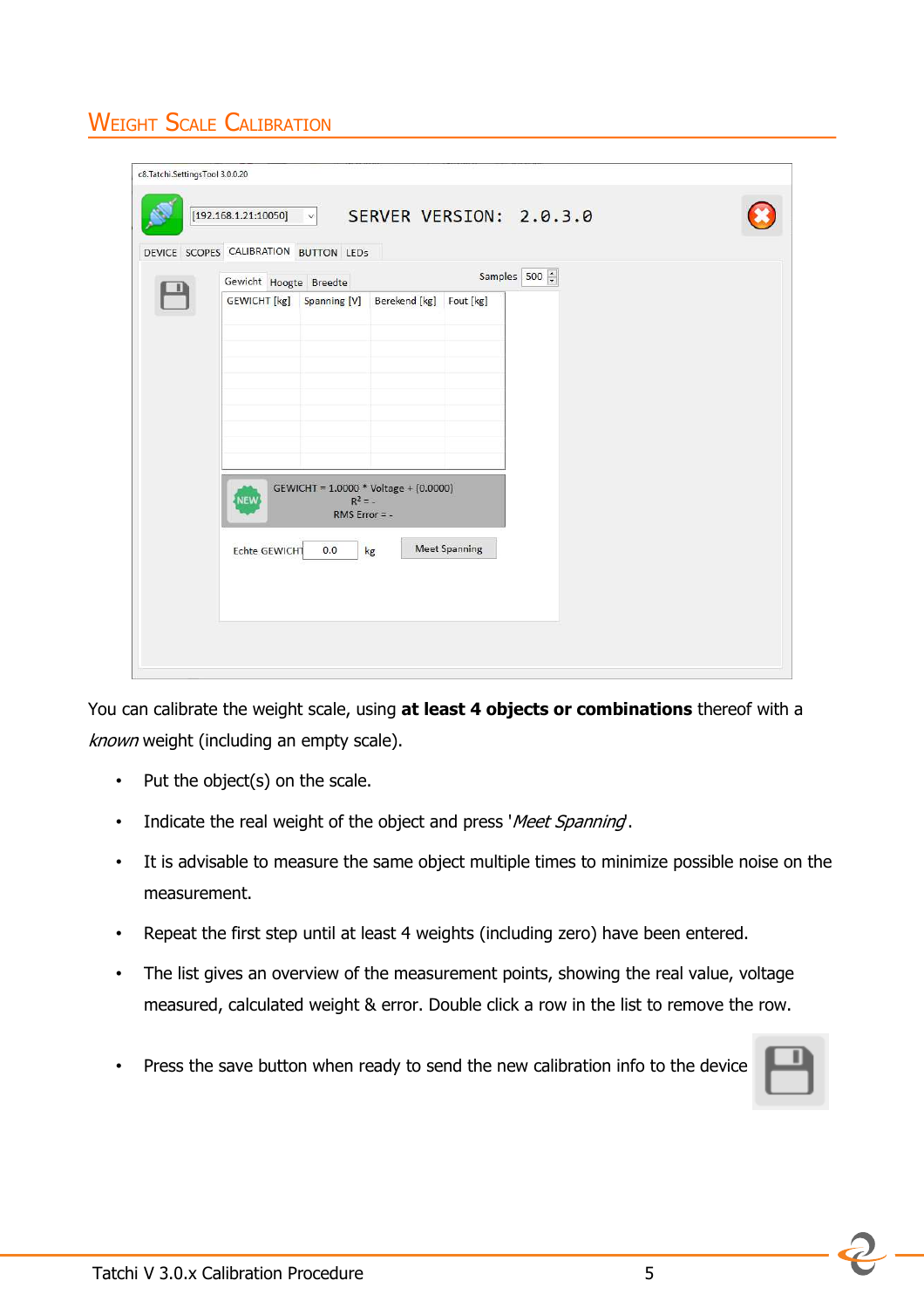## **HEIGHT CALIBRATION**

| DEVICE SCOPES CALIBRATION BUTTON LEDS<br>Gewicht Hoogte Breedte |                 |                                                  |                      |  |  |
|-----------------------------------------------------------------|-----------------|--------------------------------------------------|----------------------|--|--|
|                                                                 |                 | HOOGTE [cm] Spanning [V] Berekend [cm] Fout [cm] | Samples 500 $\div$   |  |  |
|                                                                 |                 |                                                  |                      |  |  |
|                                                                 |                 |                                                  |                      |  |  |
|                                                                 |                 |                                                  |                      |  |  |
|                                                                 |                 |                                                  |                      |  |  |
|                                                                 |                 |                                                  |                      |  |  |
|                                                                 |                 |                                                  |                      |  |  |
| <b>NEW</b>                                                      | $R^2 = -$       | HOOGTE = 1.0000 * Voltage + (0.0000)             |                      |  |  |
|                                                                 | RMS Error $= -$ |                                                  |                      |  |  |
| Echte HOOGTE                                                    | 0.0             | cm                                               | <b>Meet Spanning</b> |  |  |
|                                                                 |                 |                                                  |                      |  |  |

You can calibrate the height sensor scale, using **at least 4 arm heights**

- Put the sensor arm in a new position and measure the height from the weight scale to the center of the rollers.
- Indicate the real height of the arm and press 'Meet Spanning'.
- It is advisable to measure the same height multiple times to minimize possible noise on the measurement.
- Repeat the first step until at least 4 heights have been entered, covering the full range of the arm.
- The list gives an overview of the measurement points, showing the real value, voltage measured, calculated height & error. Double click a row in the list to remove the row.
- Press the save button when ready to send the new calibration info to the device